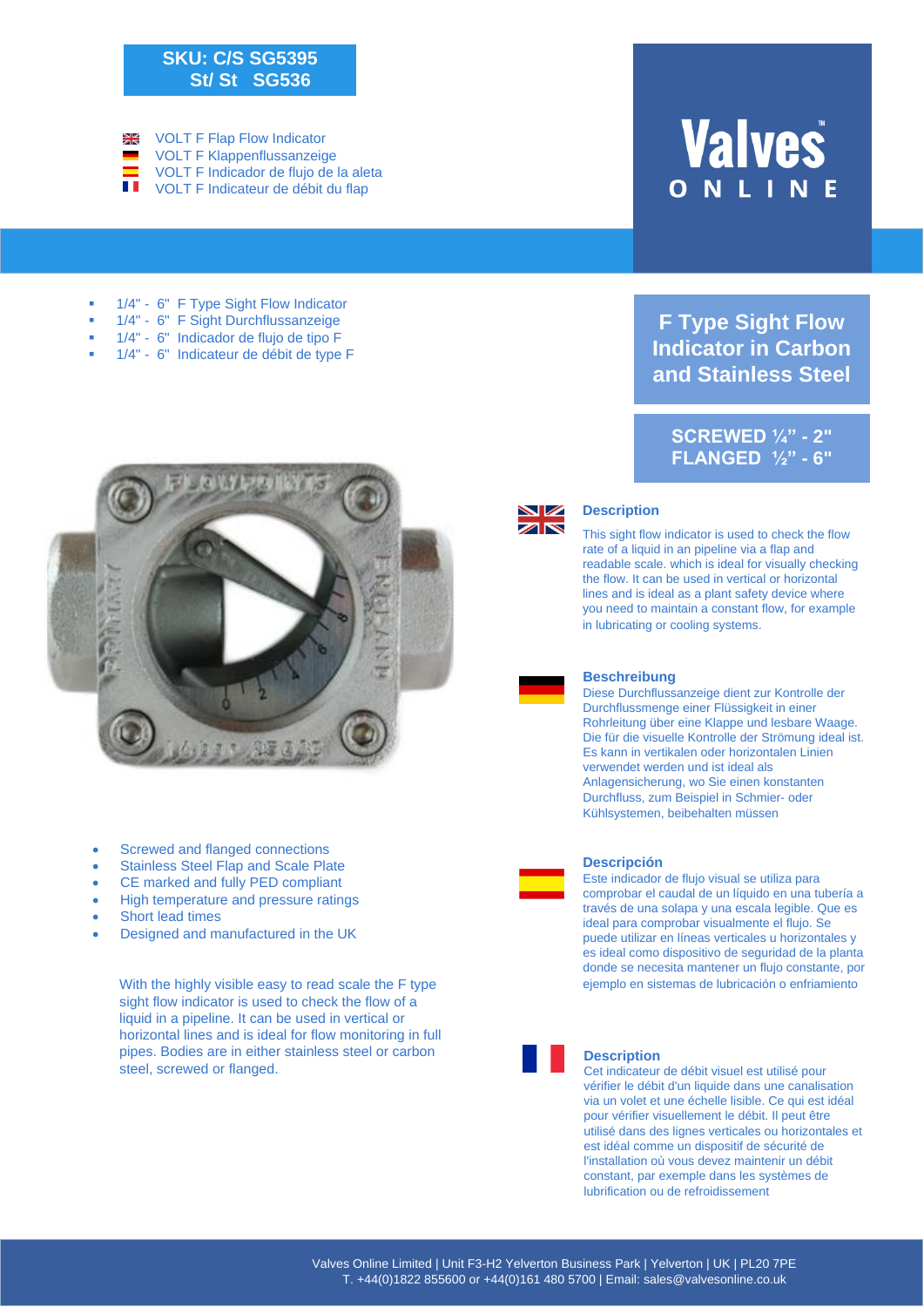

## **Valves**

## *Sight Flow Indicator*



## **Construction**

The standard bodies are cast in either; carbon steel, 316 stainless steel or LG2 gun metal, though we can produce them in other materials.

The glass windows are held in place by stainless steel covers and screws, and sealed with PTFE gaskets, giving superior protection. For ease of maintenance the glasses can be individually removed and replaced.

For standard applications the indicator is fitted with toughened soda lime glass discs to BS3463 and rated to 16 bar.

For steam and condensate we recommend toughened borosilicate glass, while for alkaline liquids mica discs can be used to protect the glass.

The sight glasses can be supplied with screwed connections to NPT, BSP parallel or taper. The standard flanges available are ANSI 150, ANSI 300 and PN16, though special flanges can be machined.

|                     |           | <b>Dimensions</b>     |         |         |                    |
|---------------------|-----------|-----------------------|---------|---------|--------------------|
| <b>Nominal Bore</b> | Length L1 | Length L <sub>2</sub> | Width W | Depth D | <b>Clearview C</b> |
| 8/10 SCREWED        | 85        | <b>NA</b>             | 63      | 60      | 42                 |
| 15/20MM             | 85        | 130                   | 63      | 60      | 42                 |
| 25MM                | 95        | 140                   | 72      | 66      | 48                 |
| 40MM                | 120       | 180                   | 102     | 84      | 62                 |
| 50MM                | 150       | 220                   | 118     | 106     | 77                 |
| 80MM                | <b>NA</b> | 260                   | 160     | 170     | 100                |
| <b>100MM</b>        | <b>NA</b> | 260                   | 196     | 170     | 100                |
| <b>150MM</b>        | <b>NA</b> | 360                   | 304     | 220     | 150                |
| <b>200MM</b>        | <b>NA</b> | 460                   | 370     | 280     | 200                |

#### **Options**

**Body**

We offer stock carbon and stainless steel, but can supply sight glasses in special materials such as super duplex, hastelloy or low carbon steels.

**Glass**

High pressure toughened soda lime to BS3463 rated to 40 bar or 60 bar depending on the size, toughened borosilicate to BS3463 or DIN7080 rated up to 16 bar. Higher pressures are achievable by reducing the viewing diameter. The high pressure range uses powder coated mild steel covers as standard. Stainless steel covers are available as an option. **Gaskets**

Graphite gaskets are available if required.